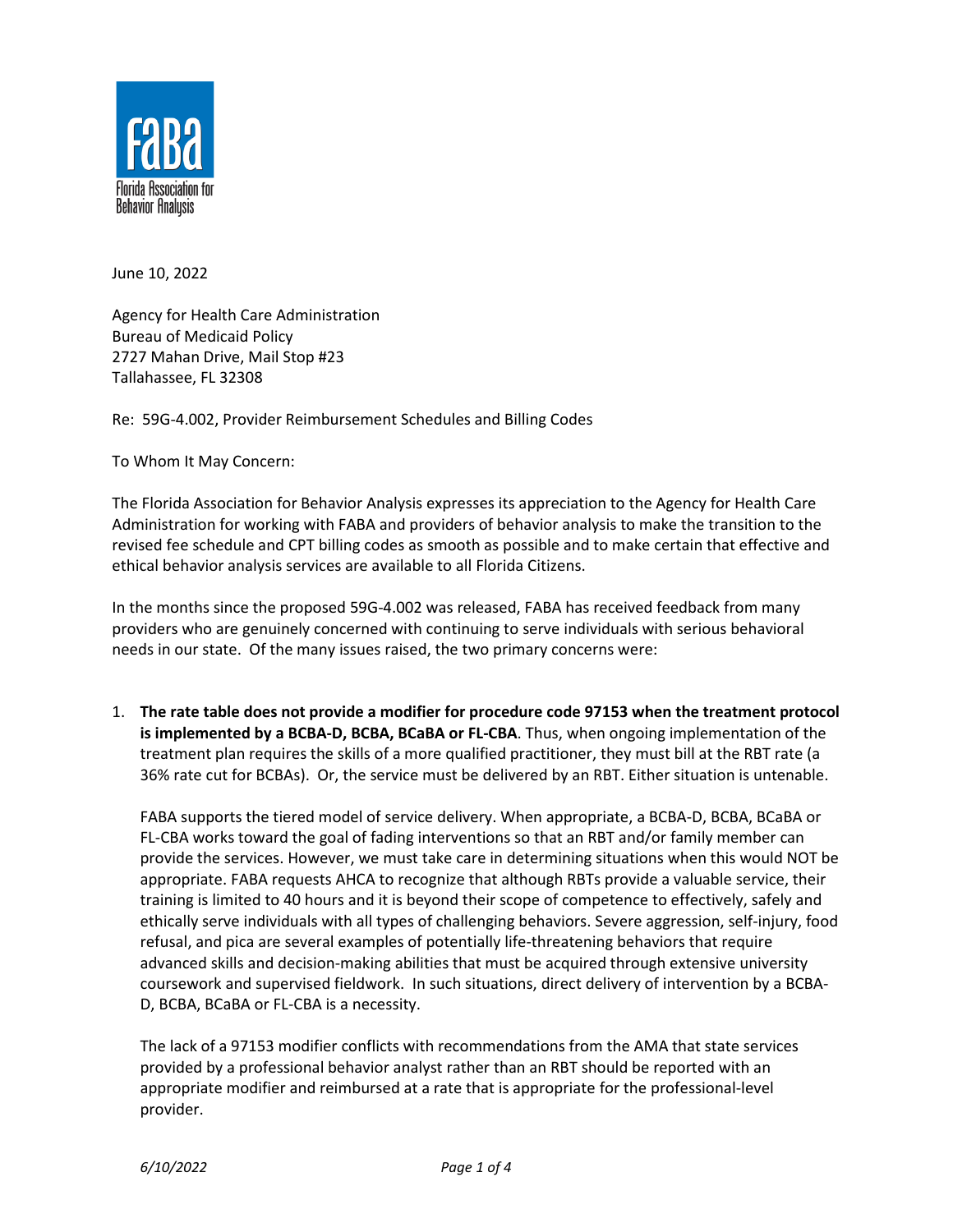There are additional situations that warrant treatment provision by a BCBA-D, BCBA, BCaBA or FL-CBA rather than a RBT. For example, when limited hours are authorized for a treatment, it can be most effective for one practitioner to provide all of the services. Another situation is when more intensive services are being faded so that an RBT and/or family members can provide the treatment.

There also a variety of workforce issues that impact the availability of RBTs in some areas, especially those that are remote or rural. When a local RBT is not available, it is impractical to expect a distant RBT to incur the hardships of extensive travel time and expenses to provide the treatment. The lack of available RBTs will also present a great hardship to families who will struggle to find service providers.

FABA is very concerned that the fee schedule is not "budget neutral." We have been told that the lack of a 97153 modifier is because AHCA wants to pay for a service and not pay based on the qualifications of the provider. However, the policy language is inconsistent since the use of modifiers for other codes such as 97155 and 97156 have been included.

Without a 97153 modifier, the fee schedule will produce a major rate cut when services are provided by a BCBA-D, BCBA, or BCaBA. If "behavior treatment by protocol" would be reimbursed at a maximum rate of \$12.19 for behavior analysts and RBTs, this would be a 36% reduction to BCBA providers. This will cause a hardship in meeting operating expenses, especially given recent inflation figures. Providers may be forced to curtail or cease operations and lay off staff which would reduce services for many clients. Our providers have informed us if modifiers are not added to 97153, many children with serious challenging behavior will lose services from their current providers.

Code 97153 XP is not clearly defined, does not appear to be reimbursable, and it is unclear how or when the code will be used. There are concerns that additional administrative costs will occur for some providers due to increased note requirements and if the code may be used to trigger payback and other negative consequences for providers even though adequate supervision is occurring, but under circumstances that do not allow coding for 97153.

## **FABA recommends:**

- Modifier codes should be added to procedure 97153 so that appropriate rates can be billed when treatment must be implemented by a BCBA, BCBA-D or BCaBA.
- AHCA should include modifier codes that align with Medicaid regulations from other states, large insurance companies, and the recommendations of the AMA and the ABA CPT Billing coalition (see References).
- AHCA should apply the prior service authorization process to identify and authorize service delivery under 97153 with a modifier that reflects the qualifications of the professional providing the service. The prior authorization process can be used to identify services when RBT providers would be appropriate.
- The proposed implementation date is August 1, 2022. A more gradual transition of six months (or longer) would be appropriate for phasing out generally applicable modifiers for 97153 and allow for the continued use of modifiers based on individualized determination of need. The additional time would also be helpful so there can be more opportunities for public review and comments, plus sufficient advance notice so formal training can be completed before implementation. A more gradual transition period would also:
	- $\circ$  prevent disruption of services by allowing providers to recruit RBTs, reassign staff, and determine if they can absorb costs or must give fair notice to families that they will need to find new a provider
	- o allow service recipients and families to find alternate providers when necessary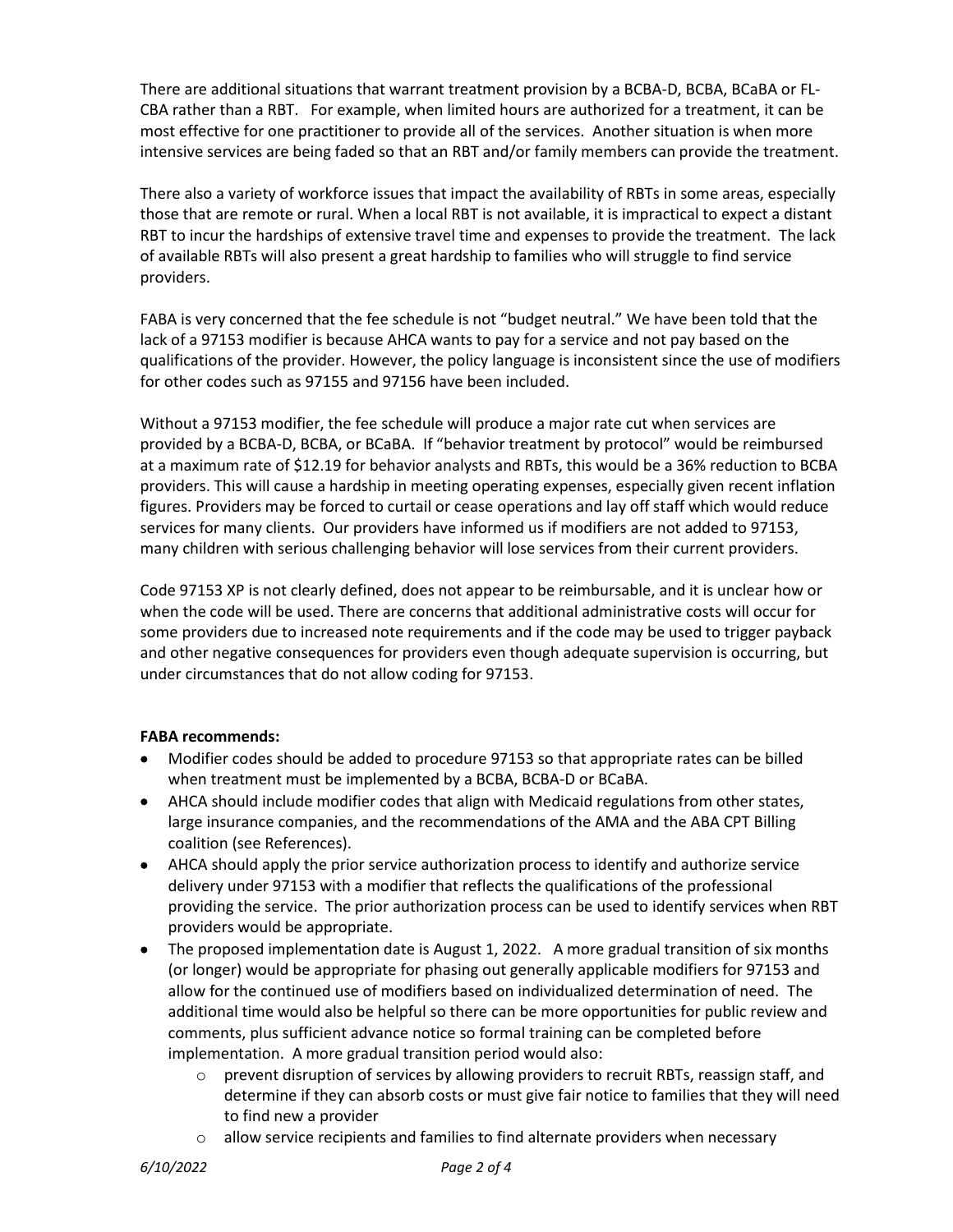- o allow time for eQHealth to:
	- develop standards and procedures for determining need for services by more qualified providers
	- develop standards and procedures for transitioning from current codes to CPT codes for current and new service authorizations. Examples:
		- the transition from some H codes to CPT codes could be difficult, including H2019 to 97153
		- code 97153 XP clarification (see page 2)
	- provide advance scheduling and delivery of formal training that is interactive so providers can ask questions for clarification (rather than an asynchronous webinar)
- o assure no delays or disruptions in reimbursement payments
- AHCA should delay the implementation date until the revised Behavior Analysis Service policy has been promulgated and training has been conducted

## **2 The prohibition of concurrent billing of 97153 and 97155 is not in accord with the generally accepted and recommended use of the AMA-approved 971 CPT codes and thus should be corrected to allow concurrent billing for these services.**

- Other funders using CPT codes adhere to the recommendations provided by the AMA and ABA Coding Coalition which recognize the services encompassed by 97153 (direct treatment) and 97155 (protocol modification) are distinct services that are delivered at the same time and therefore are allowed and intended to be billed concurrently.
- Failure to follow CPT code guidance and compensate providers for related services may raise challenges about non-quantitative treatment limitation subject to prohibitions and protections of the Mental Health Parity and Addition Equity Act (see References). For example, it may be questioned if this restriction also applies to medical surgical conditions and treatment.
- Concurrent billing of 97155 with 97153 supports the process of RBTs receiving on-site supervision by a BCBA that is required to assure effective service provision and maintenance of their credentials.
- Medicaid plans in many states (see list in References), and many insurance providers do allow concurrent billing. Many of these other providers also provide a significantly higher rate. Maintaining a robust provider network for Medicaid recipients will require somewhat competitive compensation rates and allowances.

## **FABA recommends:**

• The proposed fee schedule should be modified to allow concurrent billing so that a Lead Analyst and RBT or BCaBA can bill at the same time, when clinical direction is being provided.

Other concerns that have been raised include:

- It may be desirable for AHCA to add a location modifier so that an analysis could be conducted of environments in which services were being provided.
- Although FABA understands that the intent of the current rate proposal was not to increase rates, there is concern that the Medicaid rates remain lower than neighboring states and other insurance providers in Florida.